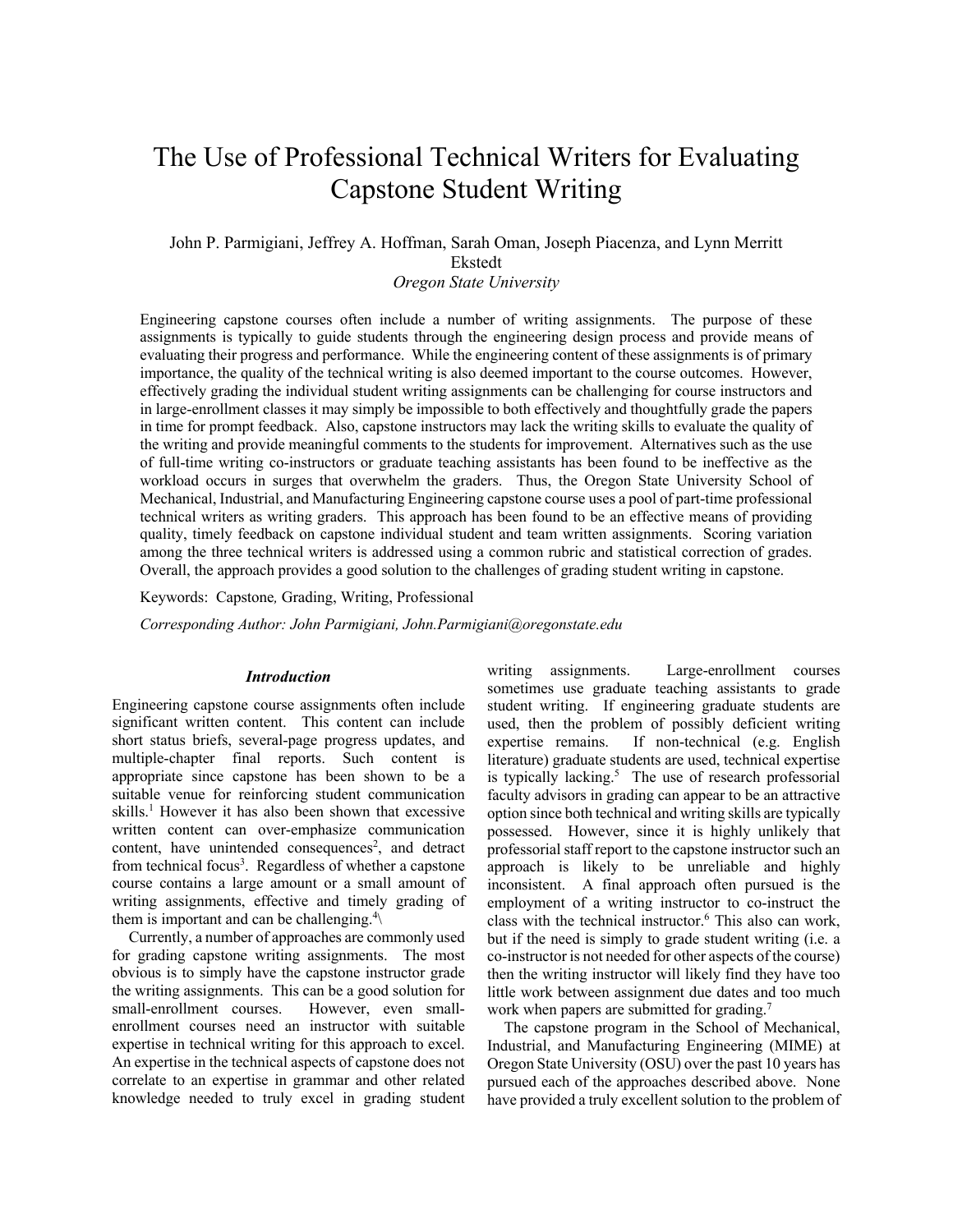providing high-quality grading of student writing quickly in a large-enrollment course (i.e. return graded papers to students within a week of submission for a class of 100- 150 students).

In response, the OSU MIME capstone course has pursued the approach of hiring a small pool of part-time professional technical writers for the grading of studentwritten documents. The remainder of this paper will describe the writing assignments of MIME capstone, the problem faced in effective and timely grading of them, how the hiring of part-time professional technical writers was implemented, and the results to date.

#### *Writing Assignments in the MIME Capstone Program*

The OSU MIME capstone course contains writing assignments to guide students through the engineering design process and evaluate their progress and performance. The primary writing assignments have varied between years, but typically include the Scope and Research Statement, Design Proposal (draft version), Design Proposal (final version), and the Final Project Report. These are formal technical reports and are rigorously graded for both content and the quality of the writing.

#### *The Report Grading Problem*

Grading the Scope and Research Statement, Design Proposal (draft and final versions), and Final Project Report for content and quality of the writing is a significant undertaking. The Scope and Research Statement contains a description of project requirements and relevant background in addition to related designs. It is individually written (i.e. each student submits a unique document) and must contain at least 1000 words. The Design Proposal contains a description of the proposed solution and is also individually written. It consists of a draft and final version each containing at least 2000 words. Both are formally graded. Grading of the draft version provides feedback to be incorporated into the final version. The Final Report provides an overall description of the project with results. It is team written (i.e. each team submits a unique document) and contains at least 4000 words. The Scope and Research Statement and Design Proposal are individually written so that MIME capstone qualifies as an OSU Writing Intensive Course. Effectively grading each of these four documents typically takes 30 to 45 minutes for each submission. In Fall term 2019, one section had an enrollment of 129 students and a 79 students, which are typical enrollments. Combining these enrollments with the estimated grading times results in total grading times of 40 to 100 hours each for the individually-written reports (Scope and Research Statement, Design Proposal Draft, and Design Proposal Final). Experience has shown it is highly

desirable to perform this grading and return the papers to the students within a week of submission. It is simply not possible for the instructor alone to be responsible for performing all of this grading.

#### *Professional Technical Writers as a Solution*

In several ways, professional technical writers are an ideal solution to the problem of grading capstone reports. They have the needed skills, are accustomed to working on deadlines, and often do copyediting. Furthermore, many are part-time and/or self-employed and can readily adapt to the irregular work schedule typical of a capstone course (i.e. a significant number of billable hours in some weeks, as well as long periods with no billable work).

However, professional technical writers typically do not have experience in teaching a college-level course. Thus, they require training in the use of grading rubrics and other details associated with a senior-level engineering course with formal writing assignments. Research has shown that without focused training even experienced industry engineers grade differently than university engineering faculty. 8 This lack of teaching experience and training is also addressed through the current practice of having the technical writers only grade papers via electronic submissions, and thus have no direct, in-person student contact.

In order to provide a consistent framework for grading, detailed rubrics were created for each of the reports graded by the technical writers (i.e. the Scope and Research Statement, the Design Proposal, and the Final Project Report). Each rubric consists of five sections: Assignment Fit, Organization, Focus, Audience, and Writing Convention. Assignment Fit evaluates the extent to which required specific content for a particular report is provided (e.g. a description of the existing designs and approaches is included in the Scope and Research Statement). For the Design Proposal (final version) this section also includes an evaluation of the extent to which feedback provided through grading of the draft version was implemented. Organization evaluates the inclusion of introductions, conclusions, and transitions between topics. Focus evaluates clarity and conciseness. Audience evaluates tone and technical level. Writing Convention evaluates adherence to standard technical writing conventions. Full-text copies of the currentlyused rubrics can be obtained by contacting the Corresponding Author of this paper.

The report grading process was further simplified through the creation of the MIME Capstone Writing Style Guide. The technical writers participated in the creation of this Style Guide. It contains a number of sections describing proper technical writing conventions and guidelines. When grading papers, markup largely consists of simply highlighting an error using digital editing tools within an Acrobat Reader file or through the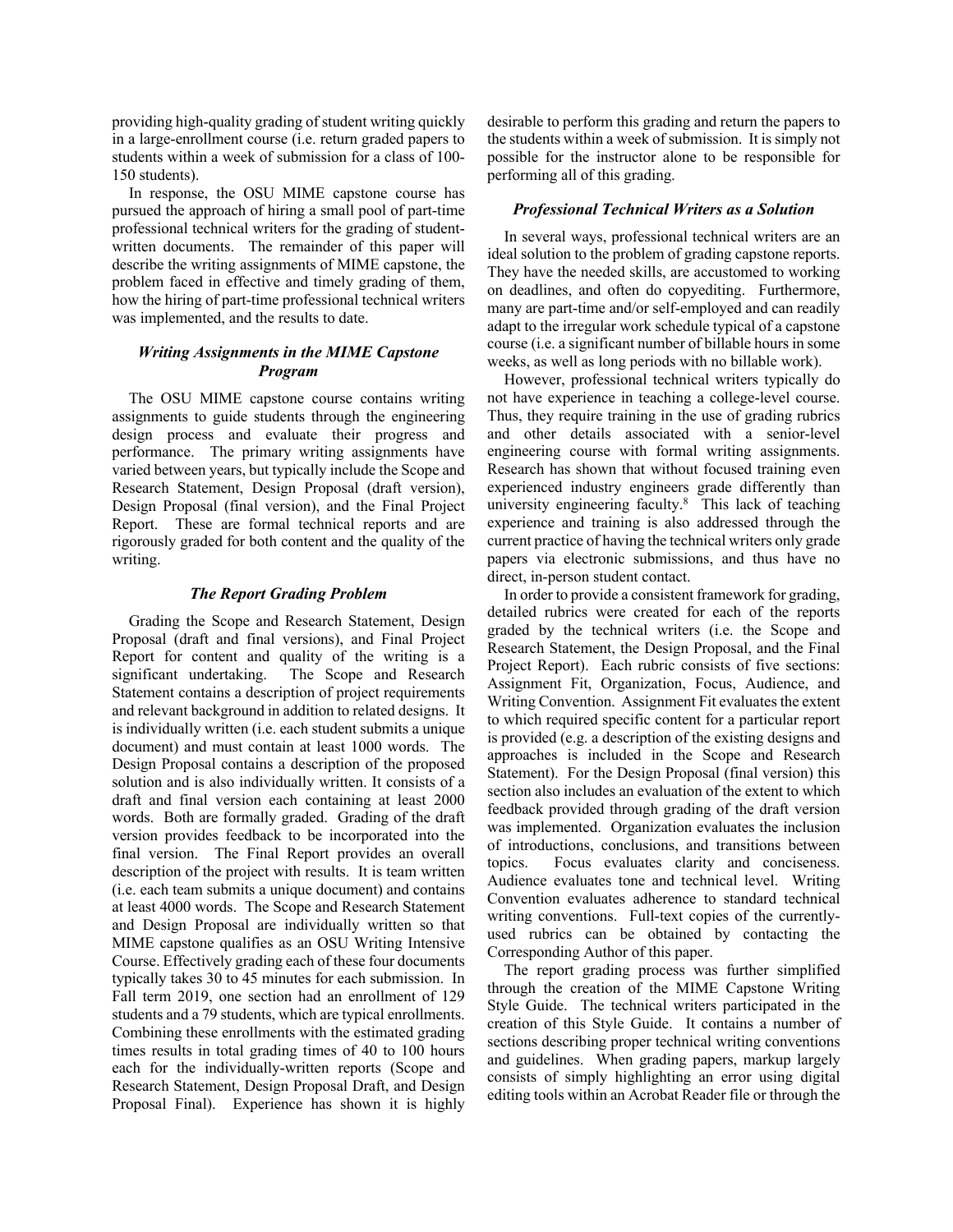use of embedded grading rubrics within the course's Canvas Learning Management System (LMS). Additonally, a number is provided that references a section within the Style Guide that describes the error. It is the students' responsibility to reference the style guide and determine the error and correct it throughout the paper.

The technical writer hiring process followed normal OSU procedures. A position description, summarized in Table 1, was created through the required administrative approval process. A hiring committee was formed, the position was posted, interviews were conducted, and offers were made and accepted.

Table 1: Summary of the position description posted on the OSU website for the hiring of technical writers.

| <b>Position Title:</b>                                |  |  |  |  |
|-------------------------------------------------------|--|--|--|--|
| Technical Writing Evaluator (Unclassified             |  |  |  |  |
| Faculty)                                              |  |  |  |  |
| <b>Minimum/Required Qualifications:</b>               |  |  |  |  |
| - Experience as a technical writer in industry,       |  |  |  |  |
| government sector, or related setting.                |  |  |  |  |
| - Demonstrated mastery of standard written and        |  |  |  |  |
| spoken English.                                       |  |  |  |  |
| - Demonstrated ability to provide constructive        |  |  |  |  |
| feedback and attention to detail for reviewing        |  |  |  |  |
| student work.                                         |  |  |  |  |
| - Demonstrated interest in encouraging and            |  |  |  |  |
| facilitating discipline-specific writing skills       |  |  |  |  |
| development.                                          |  |  |  |  |
| - Ability to work within an established               |  |  |  |  |
| course/curriculum structure.                          |  |  |  |  |
| - Ability to meet deadlines, set priorities, and work |  |  |  |  |
| independently.                                        |  |  |  |  |
| - A demonstrable commitment to promoting and          |  |  |  |  |
| enhancing diversity.                                  |  |  |  |  |
| <b>Preferred (Special) Qualifications:</b>            |  |  |  |  |
| - Current or recent employment as a technical         |  |  |  |  |
| writer for industry, government, or related setting.  |  |  |  |  |
| - Master's degree (or higher) in technical writing,   |  |  |  |  |
| engineering, or related field.                        |  |  |  |  |
| - Experience with teaching writing in classroom       |  |  |  |  |
| and/or industry setting.                              |  |  |  |  |
| - Prior experience with college-level instruction     |  |  |  |  |
| and assessment.                                       |  |  |  |  |
| <b>Working Conditions / Work Schedule:</b>            |  |  |  |  |
| Position is part-time and off-campus. Primary duty    |  |  |  |  |
| of grading must be completed by the required          |  |  |  |  |
| deadlines but no other schedule is required.          |  |  |  |  |
| Secondary duties of attending meetings and            |  |  |  |  |
| communicating must be performed promptly and          |  |  |  |  |
| as scheduled. All work can be conducted online.       |  |  |  |  |

#### *The Results*

The approach was first implemented in Fall term 2017 with the hiring of three professional technical writers. The only problem which has occurred that has required corrective action regards the grading variability among the three graders. Despite using the same grading rubric and participating in the same training, there is unavoidable variability in the scoring among graders. The first approach taken in OSU MIME capstone was to randomly distribute the student papers among the pool of graders. However, since each paper was graded by only one of the three graders, variability in grading can lead to unfairly high or low scores for students. This problem was addressed in two ways. First, if one grader's mean report grades were consistently significantly greater or less than the others then that grader was provided with individual additional training. Second, for each report submission, the mean assignment grade and the corresponding standard deviation were calculated for each grader and a statistical correction was made, as needed, to student scores. The course instructor determined the specific method of statistical correction used, however the z-score approach was recommended. Example statistics for the Fall 2019 Scope and Research Statement report for one section of MIME capstone are shown below in Table 2.

Table 2: Example grading statistics for the Fall 2019 Scope and Research Statement report for the three technical writers employed by OSU in MIME capstone.

| Grader | Mean<br>[%] | <b>Standard</b><br><b>Deviation</b><br>$\%$ | <b>Number</b><br>of reports<br>graded |
|--------|-------------|---------------------------------------------|---------------------------------------|
| One    | 82.4        | 6.4                                         |                                       |
| Two    | 87.1        | 6.7                                         |                                       |
| Three  | የ7 6        | 13.5                                        |                                       |

Experience indicates that the use of professional technical writers has long-term sustainability. In terms of staffing, replacements have been readily found and hired when needed. In terms of cost, due to their parttime status the professional technical writers are collectively considerably less expensive to employ than the previously-used full-time writing instructor.

Beginning in Fall 2021, a new capstone instructor was hired, bringing several changes to the course structure. However, the professional technical writers and the critical writing assignments remained the same. This provides a means to compare the data from the technical writer evaluations between course changes to determine if they remain statistically similar. For the Fall 2021 term, two of the previous three technical writers were still employed to evaluate the same assignments as before. The results of their grading, presented in Table 3, show